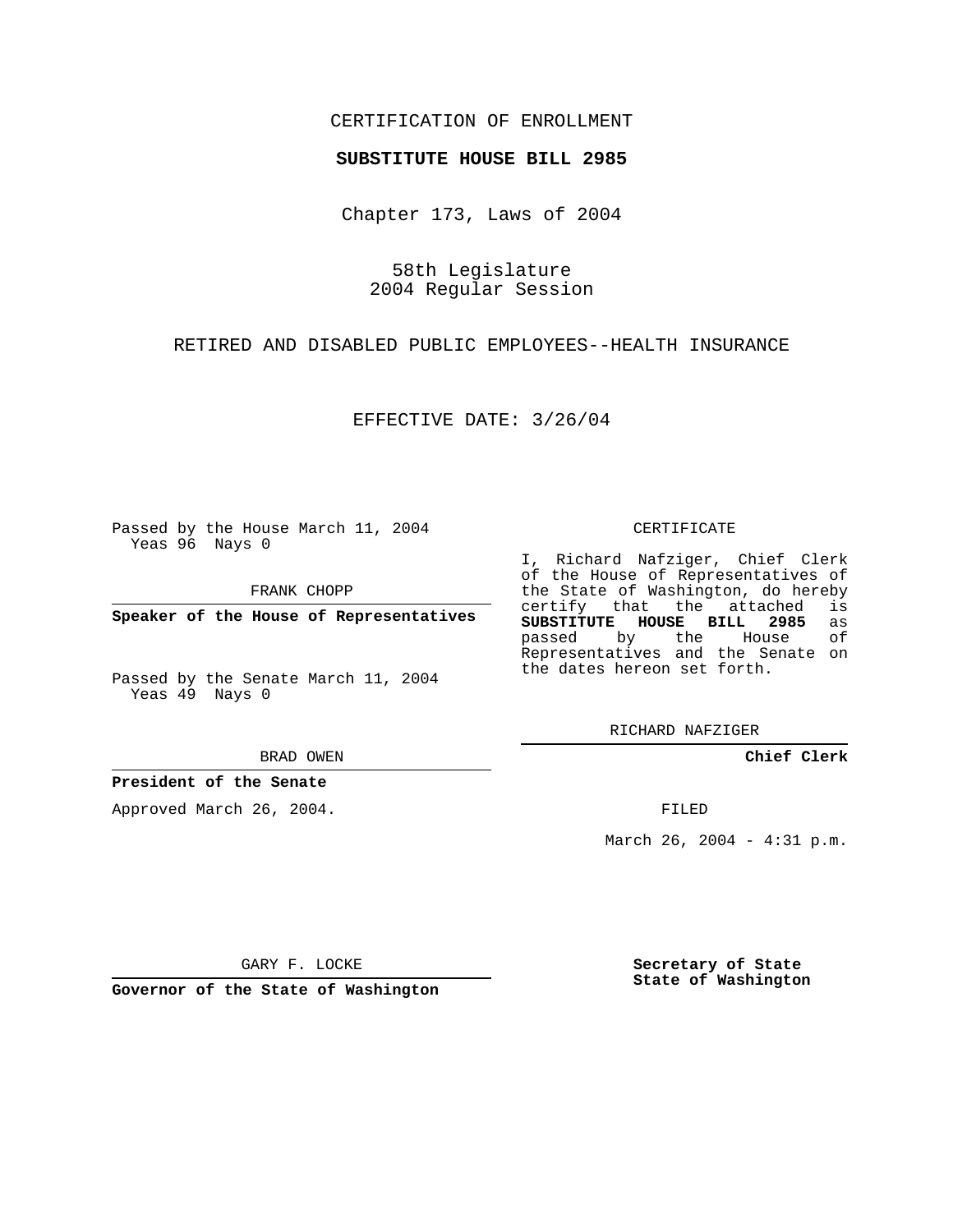# **SUBSTITUTE HOUSE BILL 2985** \_\_\_\_\_\_\_\_\_\_\_\_\_\_\_\_\_\_\_\_\_\_\_\_\_\_\_\_\_\_\_\_\_\_\_\_\_\_\_\_\_\_\_\_\_

\_\_\_\_\_\_\_\_\_\_\_\_\_\_\_\_\_\_\_\_\_\_\_\_\_\_\_\_\_\_\_\_\_\_\_\_\_\_\_\_\_\_\_\_\_

### AS AMENDED BY THE SENATE

Passed Legislature - 2004 Regular Session

### **State of Washington 58th Legislature 2004 Regular Session**

**By** House Committee on Health Care (originally sponsored by Representatives Cody, Campbell, Kenney, Dickerson and Rockefeller)

READ FIRST TIME 02/06/04.

 AN ACT Relating to health insurance for retired and disabled public employees; amending RCW 41.04.208; repealing 2002 c 319 s 5 (uncodified); and declaring an emergency.

BE IT ENACTED BY THE LEGISLATURE OF THE STATE OF WASHINGTON:

 **Sec. 1.** RCW 41.04.208 and 2002 c 319 s 2 are each amended to read as follows:

 (1) Unless the context clearly requires otherwise, the definitions in this subsection apply throughout this section.

9 (a) "Disabled employee" means ((<del>an individual</del>)) <u>a person</u> eligible to receive a disability retirement allowance from the Washington law enforcement officers' and fire fighters' retirement system plan 2 and the public employees' retirement system.

 (b) "Health plan" means a contract, policy, fund, trust, or other program established jointly or individually by a county, municipality, or other political subdivision of the state that provides for all or a part of hospitalization or medical aid for its employees and their dependents under RCW 41.04.180.

 (c) "Retired employee" means a public employee meeting the retirement eligibility, years of service requirements, and other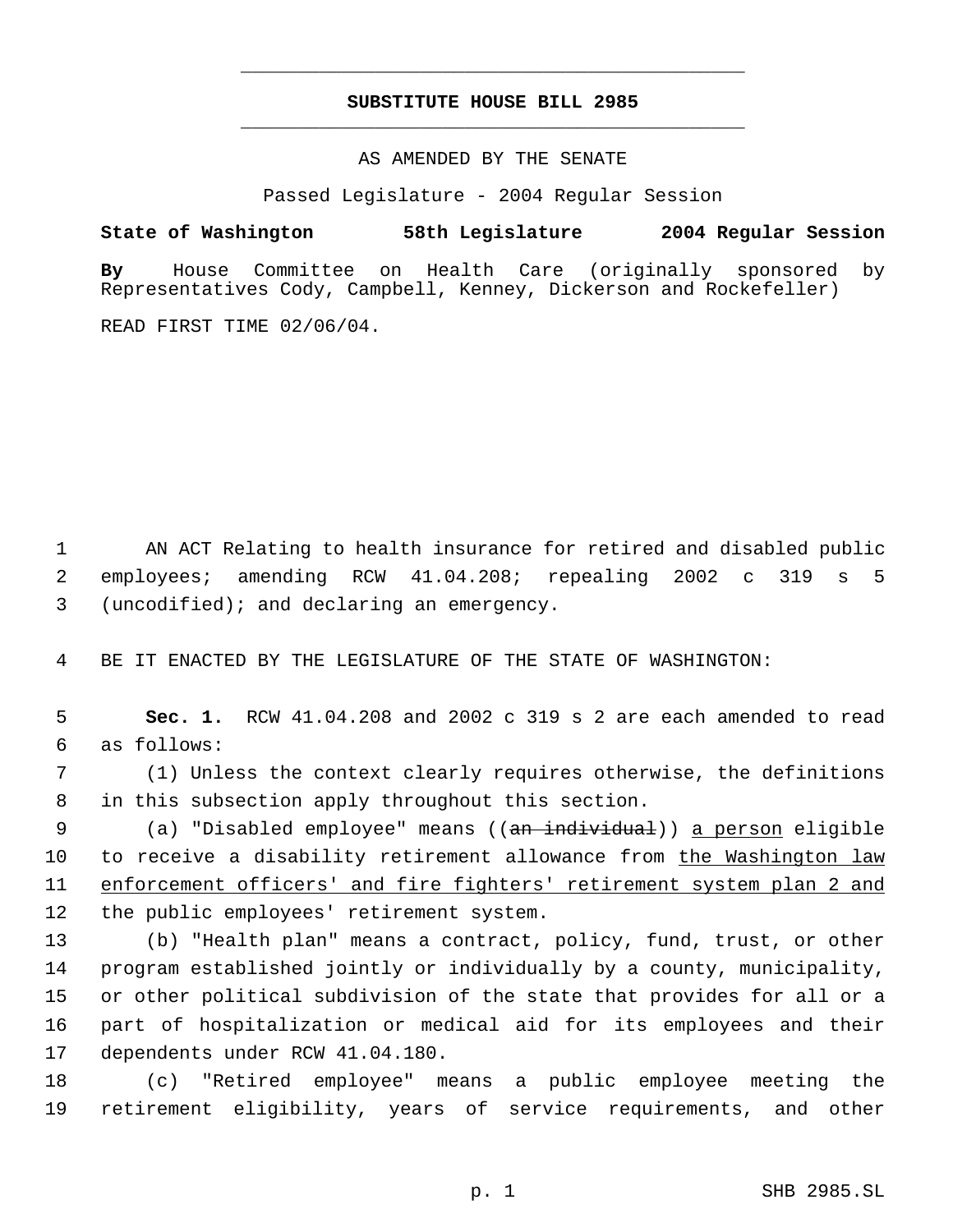1 criteria ((set forth in)) of the Washington law enforcement officers' 2 and fire fighters' retirement system plan 2 and the public employees' retirement system.

 (2) A county, municipality, or other political subdivision that provides a health plan for its employees shall permit retired and disabled employees and their dependents to continue participation in a plan subject to the exceptions, limitations, and conditions set forth in this section. However, this section does not apply to a county, municipality, or other political subdivision participating in an insurance program administered under chapter 41.05 RCW if retired and disabled employees and their dependents of the participating county, municipality, or other political subdivision are covered under an insurance program administered under chapter 41.05 RCW. Nothing in this subsection or chapter 319, Laws of 2002 precludes the local government employer from offering retired or disabled employees a health plan with a benefit structure, copayment, deductible, coinsurance, lifetime benefit maximum, and other plan features which differ from those offered through a health plan provided to active employees. Further, nothing in this subsection precludes a local government employer from joining with other public agency employers, including interjurisdictional benefit pools and multi-employer associations or consortiums, to fulfill its obligations under chapter 319, Laws of 2002.

 (3) A county, municipality, or other political subdivision has full authority to require a person who requests continued participation in a health plan under subsection (2) of this section to pay the full cost of such participation, including any amounts necessary for administration. However, this subsection does not require an employer who is currently paying for all or part of a health plan for its retired and disabled employees to discontinue those payments.

 (4) Payments for continued participation in a former employer's health plan may be assigned to the underwriter of the health plan from public pension benefits or may be paid to the former employer, as determined by the former employer, so that an underwriter of the health plan that is an insurance company, health care service contractor, or health maintenance organization is not required to accept individual payments from persons continuing participation in the employer's health plan.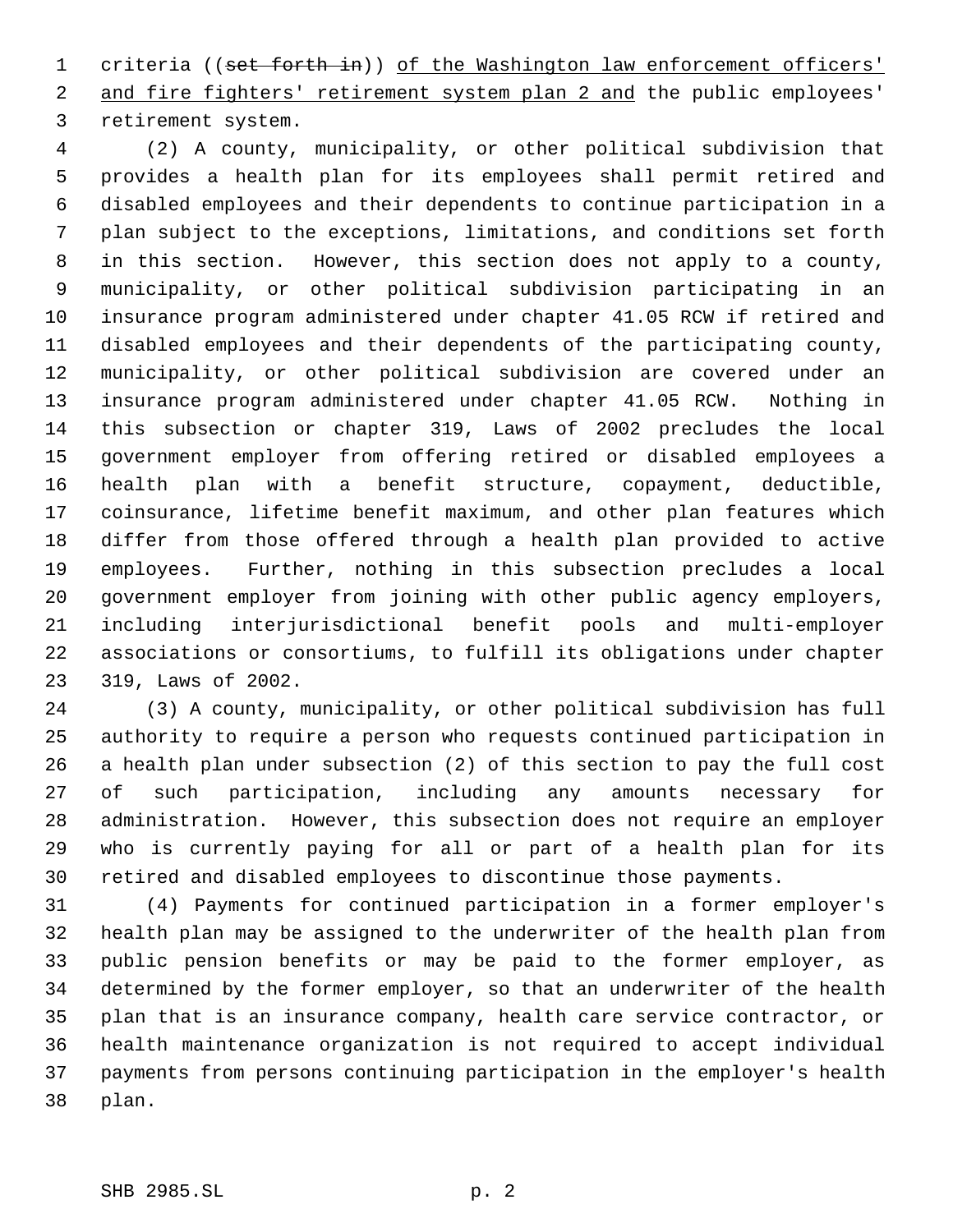(5) After an initial open enrollment period of ninety days after January 1, 2003, an employer may not be required to permit a person to continue participation in the health plan if the person is responsible for a lapse in coverage under the plan. In addition, an employer may not be required to permit a person to continue participation in the employer's health plan if the employer offered continued participation in a health plan that meets the requirements of chapter 319, Laws of 2002.

 (6) If a person continuing participation in the former employer's health plan has medical coverage available through another employer, the medical coverage of the other employer is the primary coverage for purposes of coordination of benefits as provided for in the former employer's health plan.

 (7) If a person's continued participation in a health plan was permitted because of the person's relationship to a retired or disabled employee of the employer providing the health plan and the retired or disabled employee dies, then that person is permitted to continue participation in the health plan for a period of not more than six months after the death of the retired or disabled employee. However, the employer providing the health plan may permit continued participation beyond that time period.

 (8) An employer may offer one or more health plans different from that provided for active employees and designed to meet the needs of persons requesting continued participation in the employer's health plan. An employer, in designing or offering continued participation in a health plan, may utilize terms or conditions necessary to administer the plan to the extent the terms and conditions do not conflict with this section.

 (9) If an employer changes the underwriter of a health plan, the replaced underwriter has no further responsibility or obligation to persons who continued participation in a health plan of the replaced underwriter. However, the employer shall permit those persons to participate in any new health plan.

 (10) The benefits granted under this section are not considered a matter of contractual right. Should the legislature, a county, municipality, or other political subdivision of the state revoke or change any benefits granted under this section, an affected person is not entitled to receive the benefits as a matter of contractual right.